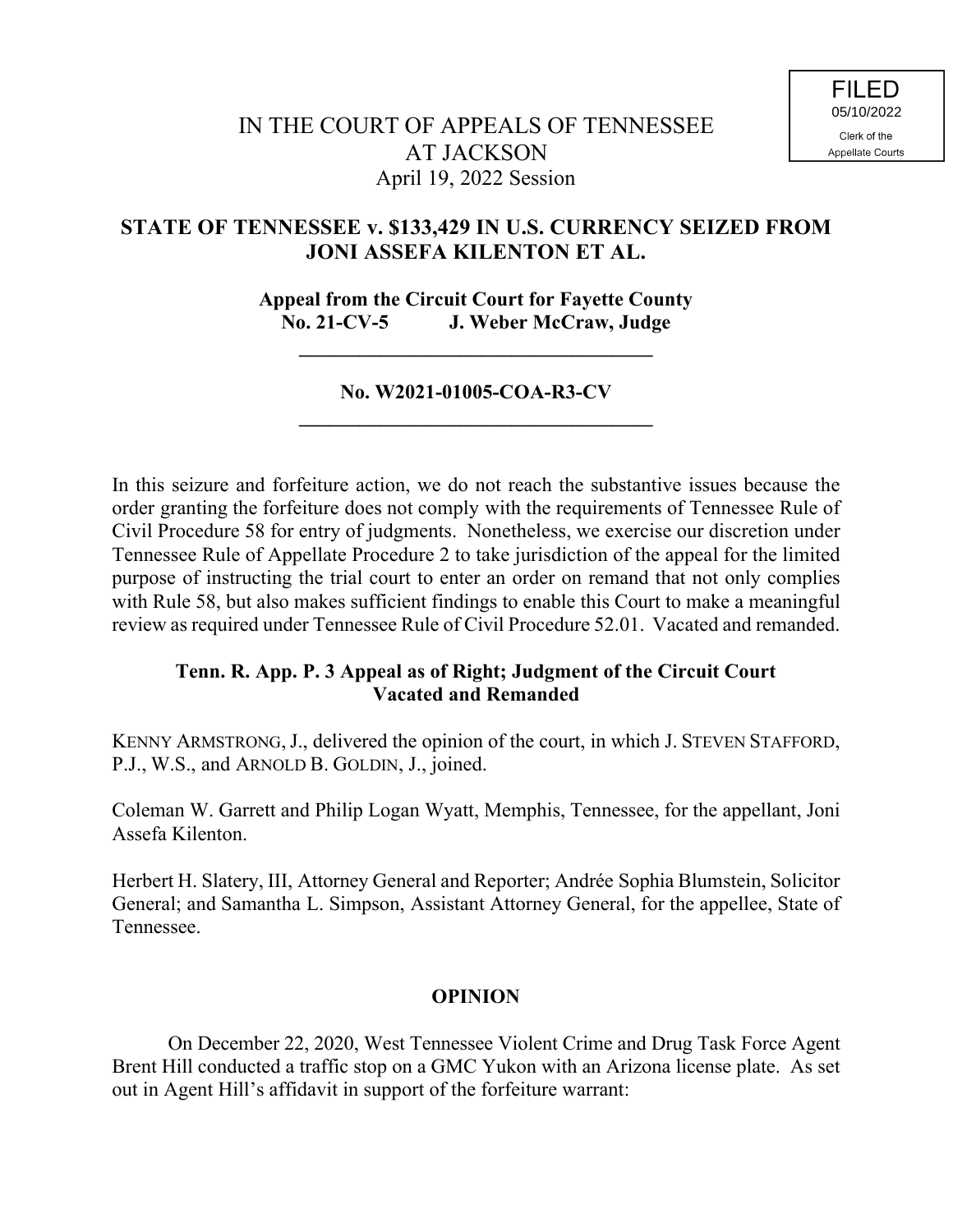Agent Hill was traveling west on Interstate 40 at mile marker 42 in Fayette County, Tennessee when he observed a silver GMC Yukon XL displaying Arizona registration plate of MYY2746 transition from the fast lane to the slow lane in front of a semi pulling a trailer. As Agent Hill approached the vehicle he conducted a registration check of the vehicle and discovered that the vehicle registration expired in May of 2020.

Agent Hill conducted a traffic stop on the vehicle at mile marker 38. Upon making contact with the driver[,] Agent Hill asked the driver for his license at which time he was presented with a State of Virginia driver's license that displayed the name Haussam Amir Ahmed Mohmed Amir. Agent Hill noticed that while he was speaking with the driver that the front seat passenger appeared to have difficulty controlling his breathing pattern. He was breathing at a rapid rate and what appeared to be shallow breaths as though he had just finished engaging in physical exercise. Agent Hill also noticed that the front seat passenger's stomach was moving to the rhythm of a heartbeat. When Agent Hill asked for the vehicle registration the driver advised that the vehicle was a rental and provided the appropriate paperwork. Agent Hill asked Amir to step to the rear of the vehicle so that he could explain to him the reason for the traffic stop and to complete the enforcement action. Amir complied and stepped to the rear of the stopped vehicle.

Once at the rear [of the stopped vehicle] Agent Hill explained to Amir that the vehicle registration was expired and he apologized and again explained that the vehicle was a rental. Agent Hill invited Amir to have a seat in the front passenger seat of his patrol vehicle while he conducted the enforcement action. Amir complied and sat in the front seat of Agent Hill's patrol vehicle. Agent Hill conducted a driver's license check on Amir and engaged Amir in general conversation about his travel while waiting on the returned request. Amir said that he was traveling from Virginia to Los Angeles for the holidays and further explained that he once lived there and was going to visit with old friends and then going to return back to the State of Virginia. After reviewing several possible wanted persons with the same or similar name and date of birth Agent Hill reviewed the rental agreement that was provided to him by Amir. Agent Hill noticed that the vehicle was rented on December 3rd, 2020 in Alexandria, VA and was scheduled to be returned back on January 3rd, 2020 at the same location to Saba Ayand. Agent Hill asked Amir what the name of his front seat passenger was and he said that his name was Joni. Agent Hill asked Amir who rented the vehicle and he told Agent Hill that his friend did but was not present in the vehicle. Agent Hill asked why she would pay \$2,483.29 to rent a vehicle and not travel in that vehicle. Amir said that she was going to fly to Los Angeles and he along with Joni were going to meet her there.

Agent Hill asked Amir what Joni's last name was and he said that he did not know his last name and that Joni was actually a friend of his friend.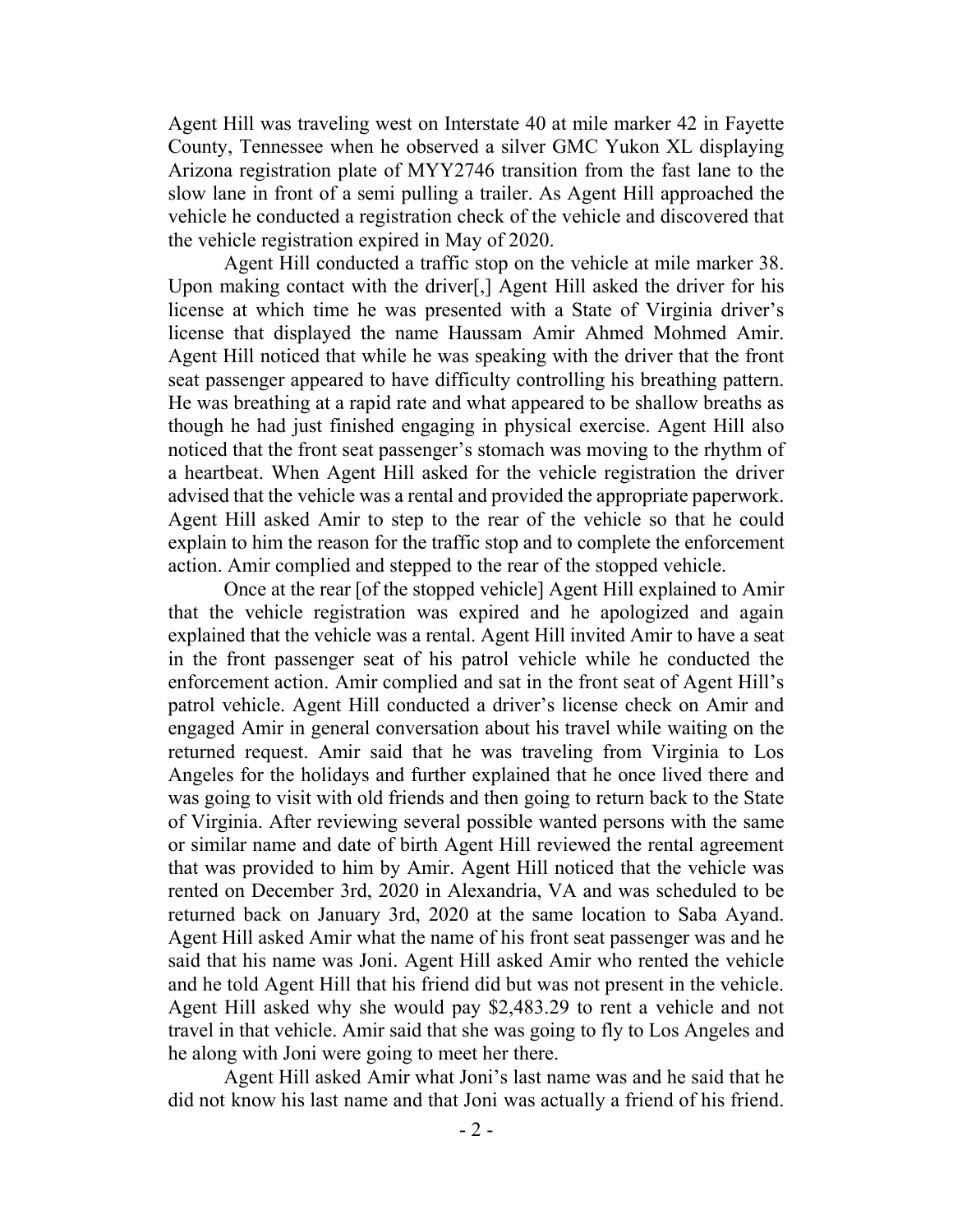Amir further said that he picked Joni up in a parking lot and that he did have a suit case. Agent Hill asked Amir if he had brought any luggage with him and he replied that he did not other than a back pack but said that he did not bring any clothes with him just a jacket and a few hygiene items. Agent Hill asked Amir what [] property was inside the vehicle and if that property belonged to him. Amir said that he had several cases of Mediterranean beer that is not available in Los Angeles. Agent Hill then asked Amir a series of questions that he asks on all traffic stops [where] he suspects criminal activity being conducted. Agent Hill [] asked Amir to simply reply yes or no to the questions being asked to establish a baseline of behavior. Amir said that he understood. Agent Hill asked Amir if he was in possession of any marijuana. Amir replied no. Agent Hill asked if there was any cocaine inside the vehicle and Amir replied no. Agent Hill then asked about methamphetamine and heroin Amir replied no to both. Agent Hill then asked Amir if there were any large amounts of U.S. Currency \$10,000 or more and Amir went into a long explanation saying "me no, for me no I have \$300 dollars but for me no." Agent Hill then asked if any large amount of money was located inside of the vehicle would that money belong to him and he again replied no. Agent Hill asked Amir for consent to search the vehicle and all its contents. Amir gave Agent Hill consent.

Based on Agent Hill's training and experience he knows that Los Angeles is considered a source city for Drug Trafficking Organizations and found the travel itinerary that Amir had told him was suspicious based on the totality of the circumstances. Agent Hill then returned to the stopped vehicle and made contact with the front seat passenger. Agent Hill asked him if he had his identification on him and he presented Agent Hill with a Washington, D.C. [ID] that displayed the name of Joni Assefa Kilenton. Agent Hill asked Kilenton where he was traveling to and he advised he was going to Los Angeles. When Agent Hill asked Kilenton what his reason for traveling to Los Angeles was and Kilenton replied "we just opened a transportation business there." Agent Hill asked Kilenton to exit the vehicle. Agent Hill asked Kilenton if he had any weapons on his person and said that he did not and gave Agent Hill consent to pat his pockets. While patting his pockets and felt what appeared to be a fold of cash in his cargo pocket. Agent Hill asked him if he had any more money inside the vehicle and he said that he did not. Agent Hill asked Kilenton if he knew of any large amounts of money inside vehicle and Kilenton again said no. Agent Hill then asked Kilenton if any large amounts of money w[ere] found inside the vehicle would it belong to him and again Kilenton [] said no. Kilenton was asked to step to the front of Agent Hill's patrol vehicle while a search was conducted of the vehicle.

Upon arrival of Agent Ramsuer and Burton a search was conducted. Agent Burton located a brown cardboard box laying in the rear third row seat floorboard of the Yukon with no label or writing on the box. Agent Burton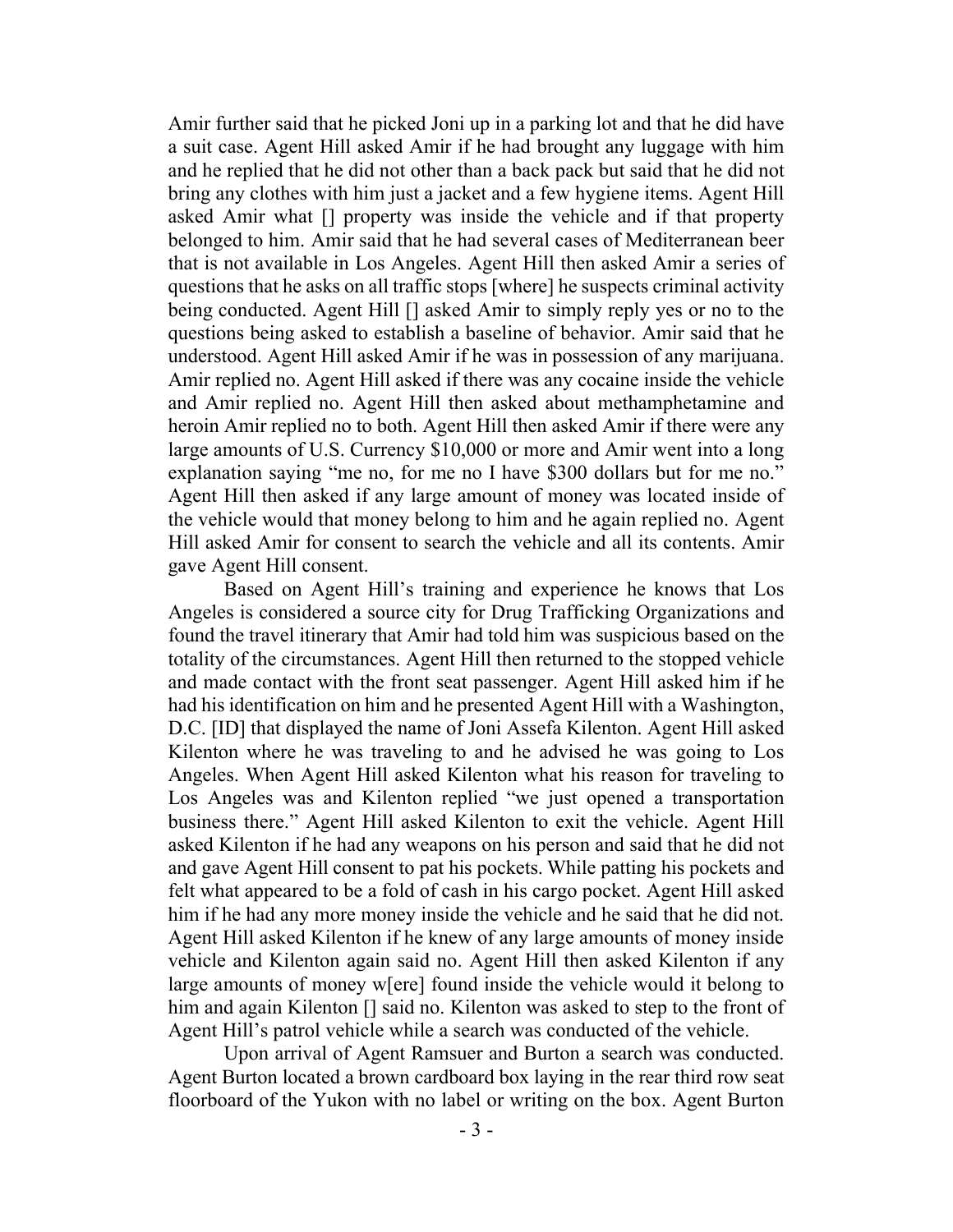opened the box and discovered a small rectangular shaped object wrapped in gold foil wrapping paper. Agent Burton handed the box to Agent Hill and you could obviously tell by feel that the rectangular shaped package was U.S. Currency. Agent Hill unwrapped the package and located five separate bundles of U.S. Currency being held together by rubber bands.

Both Amir and Kilenton were placed in the back seat of Agent Ramsuer and Agent Burton's patrol car. Agents continued to search the vehicle. Agent Hill opened the rear door of the Yukon XL and began searching the rear cargo area. Agent Hill moved two beer case boxes and located two additional brown cardboard boxes that did not match the beer boxes. Agent Hill opened one box and located 21 pint sized brown bottles that displayed the words of Promethazine with Codeine which is a schedule V narcotic/controlled substance in the State of Tennessee. These bottles were for pharmacy use only to mix smaller bottles for prescriptions. Agent Hill then opened the second cardboard box and located a large amount of U.S. Currency with several bundles being held together with rubber bands. Agent Burton did run his narcotics detector canine on the currency and received a positive alert to the odor of narcotics. Agent Hill contacted Special Agent in Charge Darryl Harrison and requested that he come to the scene. Agent Hill removed the U.S. Currency and Promethazine inside the front seat of his patrol vehicle with his body camera recording the Currency and narcotics. Upon arrival of SAC Harrison he was briefed of the findings and both Amir and Kilenton were transported to the West Tennessee Drug Task Force East office.

Once at the East Office the U.S. Currency was removed from Agent Hill's patrol vehicle and released to SAC Harrison who placed the currency inside of evidence bags and secured it inside the vault. Deputy Director conducted interviews on Amir and Kilenton. Amir was read and signed the Miranda Warning. Amir stated that his initial statements were partially true that he did used to live in Las Angeles and he is going to see some friends while he is there but he also admitted that he is employed by Kilenton as a driver for his transportation company. Amir said that he received a phone call from Kilenton who told him that he needed to go to Los Angeles and that he would pay him \$20 an hour to rotate out driving with him and viewed it as a free trip to see friends. Amir said that when he arrived at the location Kilenton told him to be at then he was told they were driving the Yukon XL and that it was already loaded with boxes prior to his arrival. Amir said that he had no knowledge of the currency located in the vehicle and signed a disclaimer of currency form stating that the currency was not his and he had no knowledge of it.

Kilenton was also read the Miranda Warning and said that he understood and signed the form. Kilenton said that he owns a transport business in Virginia and had recently opened a transportation business in Los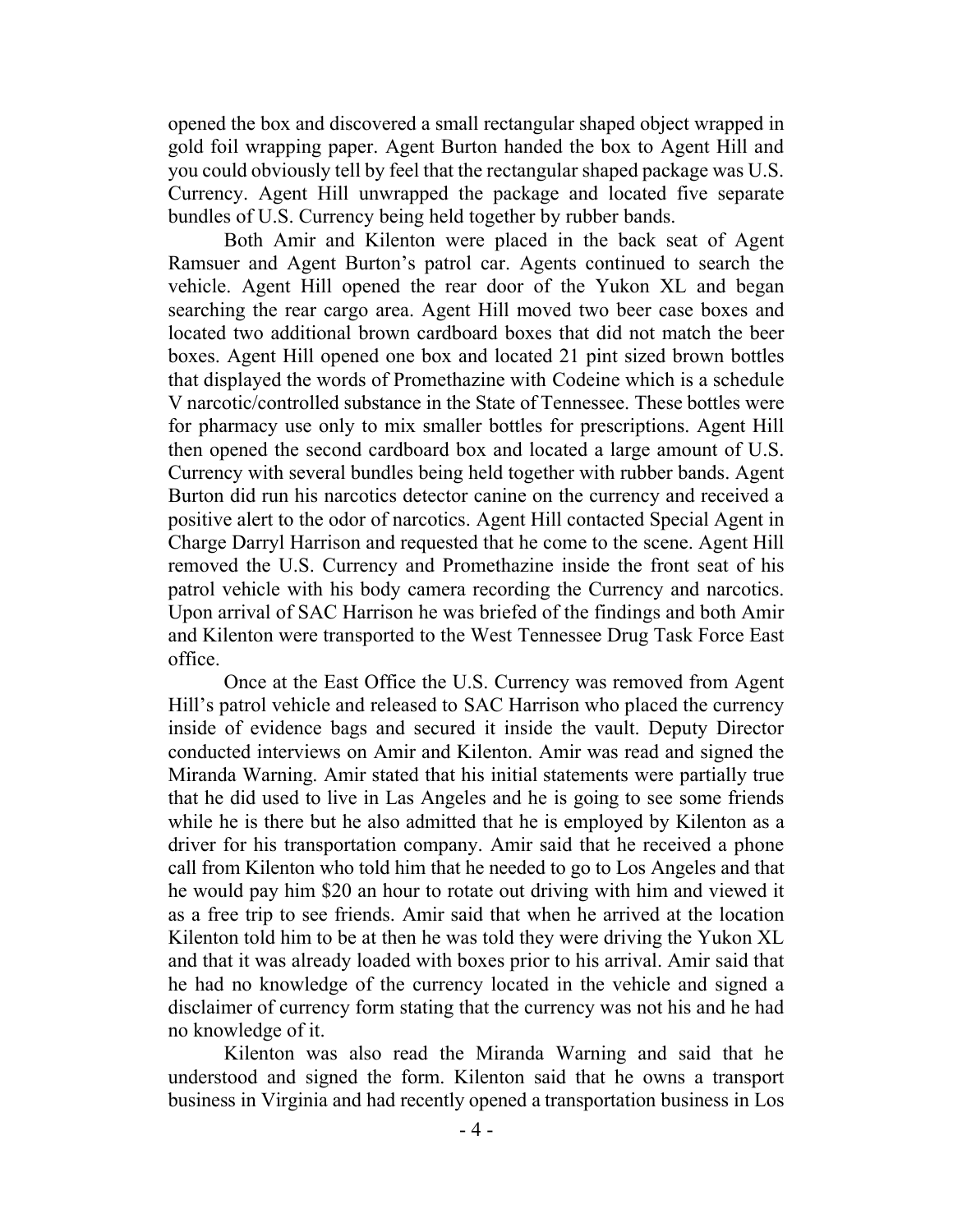Angeles and that he was traveling there to check out his new office and see what remodeling needs to be done. Kilenton said that he was only responsible for \$105,000.00 that was located inside the vehicle and said that he brought the money with him because he had been told that banks were closed due to the coronavirus. Kilenton was asked if he withdrew the money from the bank and he said that he did not that he kept the currency at his house and just decided to bring it with him. Kilenton said that he only has about \$10,000.00 in the bank and only has one bank account. When Kilenton was asked how much his transportation services had made in the last two years he said that he had only made about \$80 for the past two years and that he has eleven limos that he must maintain with all of them not being paid for. When asked how he obtained the currency he said that it was from tips of his customers. Kilenton was asked about the foil wrapped package of U.S. Currency located inside of his vehicle and the Promethazine with Codeine and Kilenton said that he was unaware of those items being inside of his vehicle but that he was transporting two packages for a customer who he only knows as E BIG BOY and that he was supposed to contact [him] when he arrived to Los Angeles to find out where the packages needed to be delivered. Kilenton signed a disclaimer stating that he had no knowledge of any currency located inside his vehicle other than \$105,000.00. Kilenton could not explain why both cardboard boxes that contained currency were bundled the same way and held together with rubber bands. Kilenton and Amir were both given notices of seizure and explained the steps to follow to file a claim on the currency.

On December 23rd 2020, SAC Harrison transported the money to the West Tennessee Drug Task Force main office in Shelby County and to the Trustees Office for an official count and the total of U.S. Currency was  $$133,429.00...$ 

On March 2, 2021, Appellee State of Tennessee ("State") filed a petition for forfeiture of the \$133,429.00 in U.S. Currency pursuant to Tennessee Code Annotated section 39-11-701, *et seq.* The State attached, to its petition, the forfeiture warrant, Agent Hill's affidavit supporting the warrant, notices of seizure, and disclaimers of ownership of currency. On April 23, 2021, Appellant Joni Assefa Kilenton filed a response to the forfeiture petition and request for return of the seized currency. Therein, Mr. Kilenton affirmatively alleged that he had a legitimate ownership interest in \$105,000.00 of the seized currency, and that the currency "was derived from legitimate, legal business enterprises." Mr. Kilenton further alleged that the seizure "was the result[] of an unlawful traffic stop and subsequent unreasonable, warrantless, illegal search, in violation of [his] state and federal constitutional rights." On the same day, Mr. Kilenton filed a motion for the return of the seized currency and motion to suppress the results of the search. The State opposed Appellant's motions.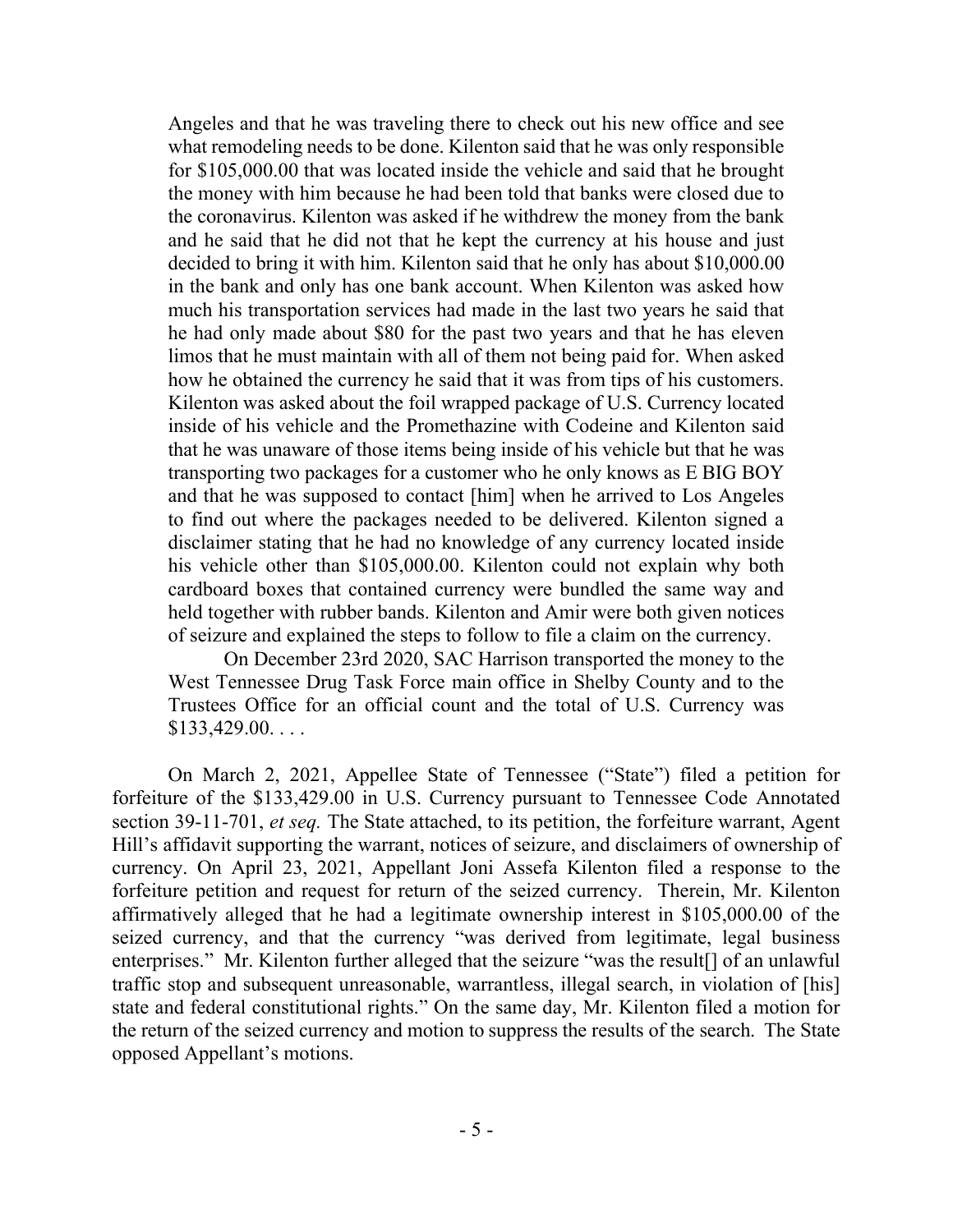During discovery, Mr. Kilenton maintained that the seized funds were derived from his business, Joni's Limos and Transpo, LLC. In response to the State's discovery requests, Mr. Kilenton tendered bank statements for accounts held in the name of Joni's Limos and Transpo, a certificate of good standing issued by Department of Consumer and Regulatory Affairs for the District of Columbia, and various documents evidencing property owned and insured by Joni's Limos and Transpo, LLC.

On August 16, 2021, the trial court held a hearing on the State's forfeiture petition and the Appellant's motion to suppress. After hearing testimony from the officers who conducted the traffic stop, the trial court denied Mr. Kilenton's motion to suppress by order of August 25, 2021. On the same day, the trial court entered a separate order, granting the State's forfeiture petition. Appellant appeals and raises the following issues for review:

1. Whether the trial court erred in denying Appellant's motion to suppress. 2. Whether there is substantial and material evidence in the record to support the trial court's determination that the seized funds were derived from criminal activity and should therefore be forfeited to the State.

We do not reach the substantive issues due to two procedural shortfalls concerning the trial court's order granting the forfeiture. In its entirety, the order provides:

It appears to the Court that \$133,429 was seized after being found in a vehicle after a traffic stop. The money was found wrapped and boxed in the vehicle along with illegal drugs. There were inconsistent statements made to law enforcement by the occupants of the vehicle and the money was seized.

Mr. Kilenton claims \$10[5],000 of the cash was his property earned from his business and should be returned. Mr. Kilenton was a productive entrepreneur and established a business as a limousine driver and transport business. He testified that he was successful in his business, and that he generated substantial income from this business. However, the Court finds some credibility issues in his testimony.

[Mr. Kilenton] testified that he filed an IRS form 1099 on each employee based upon the actual hours worked by each employee and he introduced those documents into evidence. The 1099's represented the income earned by each employee based upon the hours worked. Oddly, the Court notes that it is unusual that each 1099 issued resulted in a round number for the income of each employee. Further, [Mr. Kilenton] testified that he had to transport cash because the banks were closed in California during December 2020 because of COVID which the Court finds to be inaccurate.

Further, [Mr. Kilenton] testified that he did not have a bank in California yet he produced bank statements in these pleadings with Wells Fargo & Chase Financial institutions which operate on both the east coast and west coast.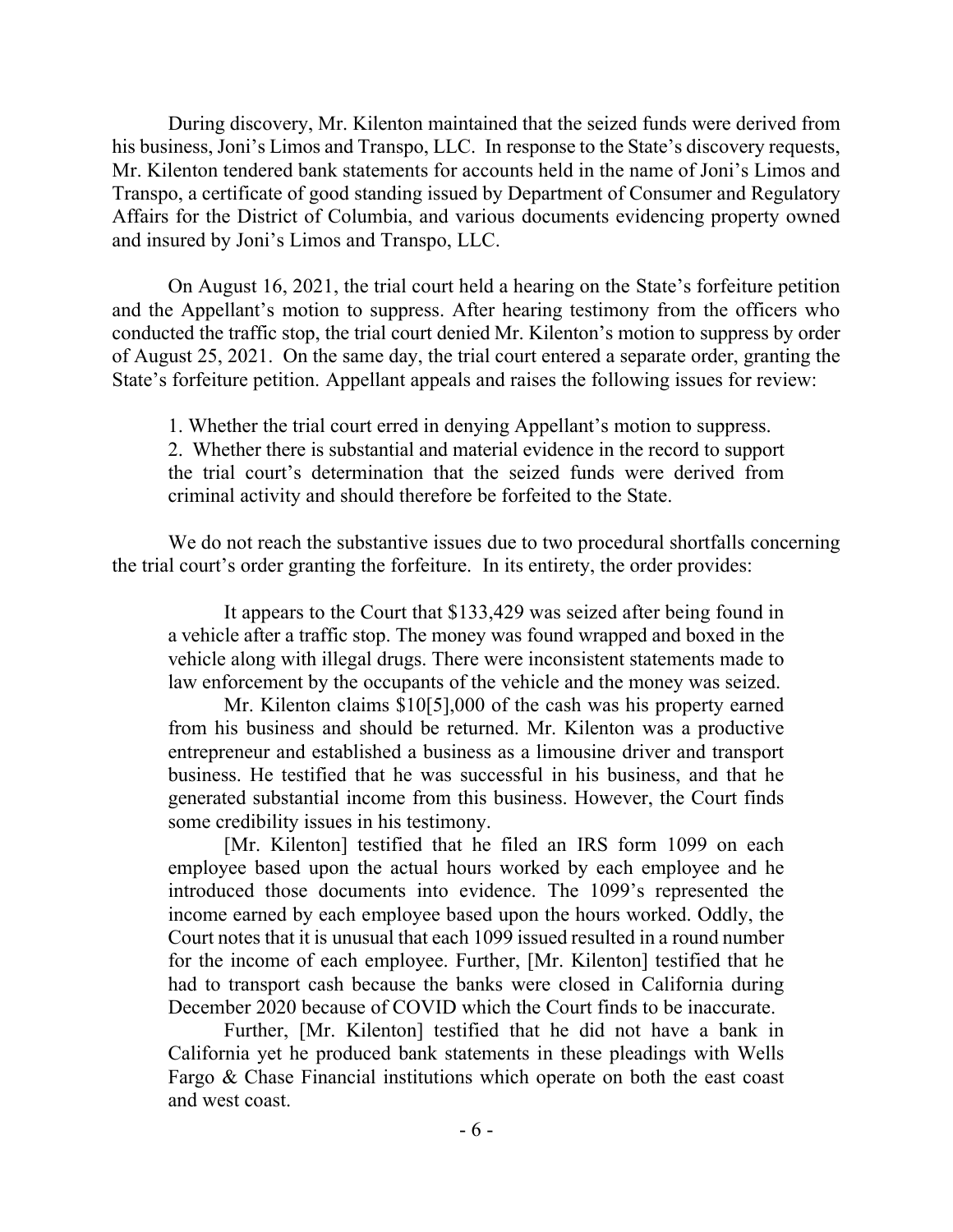Further, Mr. Kilenton testified about his bank accounts, his income and his tax returns. The Court noted oddities in some of the documents and, there were considerable differences and inconsistencies between his testimony and the documents introduced into evidence. He testified that he had no income other than listed on his bank statements, yet he could not point to a bank statement where a withdrawal of cash to accumulate the large amount of cash seized by the State can be traced. Upon further reflection and questioning, Mr. Kilenton then changed his testimony to say that the seized money never went into a bank account and a portion of his income was cash and not on his income tax return. The Court concludes that Mr. Kilenton is not a credible witness.

The Court finds that the procedural and timelines as set out in T.C.A. § 39-11-701, *et seq*. were properly adhered to by the State. The Court concludes and finds Mr. Kilenton's sources of income and documentation of income and expenses to be unreliable. The State of Tennessee has carried its burden of proof, the proceeds were derived from criminal activity and the \$133,429 shall be forfeited to the State.

ORDERED this 16th day of August, 2021.

s/ J. Weber McCraw

Turning to the first procedural issue with the foregoing order, Tennessee Rule of Civil Procedure 58 provides, in relevant part:

Entry of a judgment or an order of final disposition is effective when a judgment containing one of the following is marked on the face by the clerk as filed for entry:

(1) the signatures of the judge and all parties or counsel, or

(2) the signatures of the judge and one party or counsel with a certificate of counsel that a copy of the proposed order has been served on all other parties or counsel, or

(3) the signature of the judge and a certificate of the clerk that a copy has been served on all other parties or counsel.

As presented in the appellate record, the trial court's August 25, 2021 "Order Granting Forfeiture of Funds" contains only the judge's signature. In the absence of: (1) "the signatures of all parties or counsel," Tenn. R. Civ. P. 58(1); "the signature of one party or counsel with a certificate of counsel," Tenn. R. Civ. P. 58(2); or (3) "the certificate of the clerk," Tenn. R. Civ. P. 58(3), the entry of the judgment is not effective. Compliance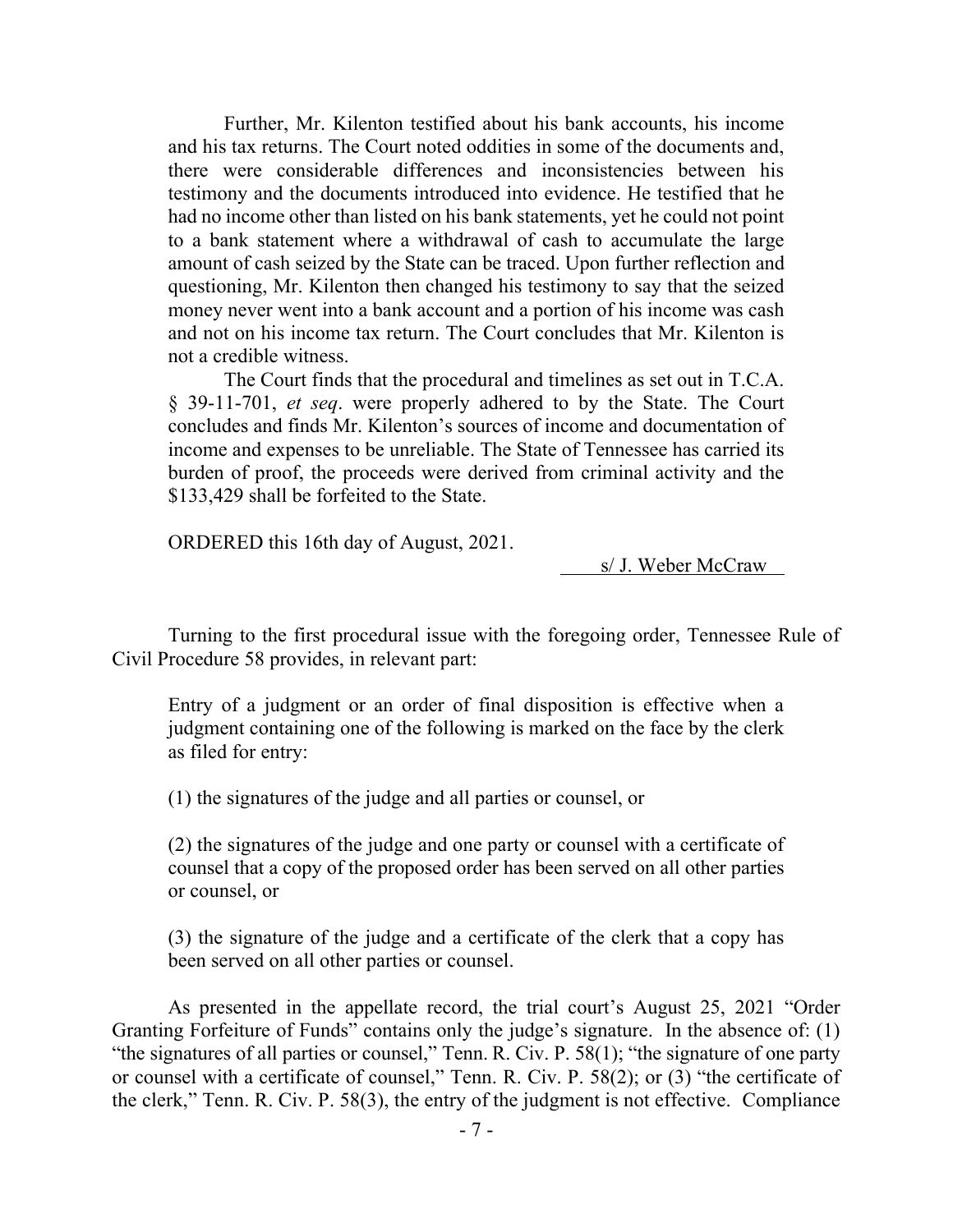with Rule 58 is mandatory, *State ex rel. Taylor v. Taylor*, No. W2004-02589-COA-R3- JV, 2006 WL 618291, at \*2 (Tenn. Ct. App. Mar.13, 2006) (quoting *Gordon v. Gordon*, No. 03A01-9702-CV-00054, 1997 WL 304114, at \*1 (Tenn. Ct. App. June 5, 1997)), and "[t]he failure to adhere to the requirements set forth in Rule 58 prevents a court's order or judgment from becoming effective." *Blackburn v. Blackburn*, 270 S.W.3d 42, 49 (Tenn. 2008) (citing *DeLong v. Vanderbilt Univ.*, 186 S.W.3d 506, 509 (Tenn. Ct. App. 2005)). This means that an order that does not comply with Rule 58 "is not a final judgment and is ineffective as the basis for any action for which a final judgment is a condition precedent." *Citizens Bank of Blount County v. Myers*, No. 03A01-9111-CH-422, 1992 WL 60883, at \*3 (Tenn. Ct. App. Mar.30, 1992) (holding that an execution and garnishment was improper when based on a judgment that did not comply with Rule 58); *see also State ex rel. Taylor*, No. W2004-02589-COA-R3-JV, 2006 WL 618291, \*3 (Tenn. Ct. App. March 13, 2006) (dismissing the appeal for lack of a final order when the order appealed from did not comply with Rule 58). Accordingly, if the order appealed is not a final judgment, this Court does not have subject matter jurisdiction to adjudicate the appeal. Tenn. R. App. P. 3(a) ("In civil actions every final judgment entered by a trial court from which an appeal lies to the Supreme Court or Court of Appeals is appealable as of right"); *In re Estate of Henderson*, 121 S.W.3d 643, 645 (Tenn. 2003).

Nonetheless, in the interest of judicial economy, we exercise our discretion, under Tennessee Rule of Appellate Procedure 2 ("For good cause, including the interest of expediting decision upon any matter, the . . . Court of Appeals . . . may suspend the requirements or provisions of any of these rules in a particular case . . . on its motion and may order proceedings in accordance with its discretion . . . ."), for the limited purpose of identifying a second procedural deficiency with the trial court's forfeiture order.

As set out in context above, the trial court held that the State "carried its burden of proof [to show that] the [seized] proceeds were derived from criminal activity and the \$133,429 shall be forfeited to the State." However, the trial court does not sufficiently explain how it arrived at this legal conclusion. Under Tennessee Code Annotated section 39-12-206(b), "[a]ll property, real or personal, including money, used in the course of, intended for use in the course of, derived from, or realized through, conduct in violation of [Title 39 Criminal Offenses] is subject to civil forfeiture to the state." As set out in context above, the trial court's holding was based on the following findings: (1) "inconsistent statements made to law enforcement by the occupants of the vehicle"; (2) "some credibility issues in [Mr. Kilenton's] testimony; (3) "each [of Mr. Kilenton's employee's] 1099 [forms] resulted in a round number for the income of each employee"; (4) Mr. Kilenton's testimony "that he had to transport cash because the banks were closed in California during December 2020 because of COVID which the Court found to be inaccurate"; (5) Mr. Kilenton's testimony "that he did not have a bank in California yet he produced bank statements in these pleadings with Wells Fargo & Chase Financial institutions which operate on both the east coast and west coast"; (6) "oddities in some of the documents and [] considerable differences and inconsistencies between [Mr. Kilenton's] testimony and the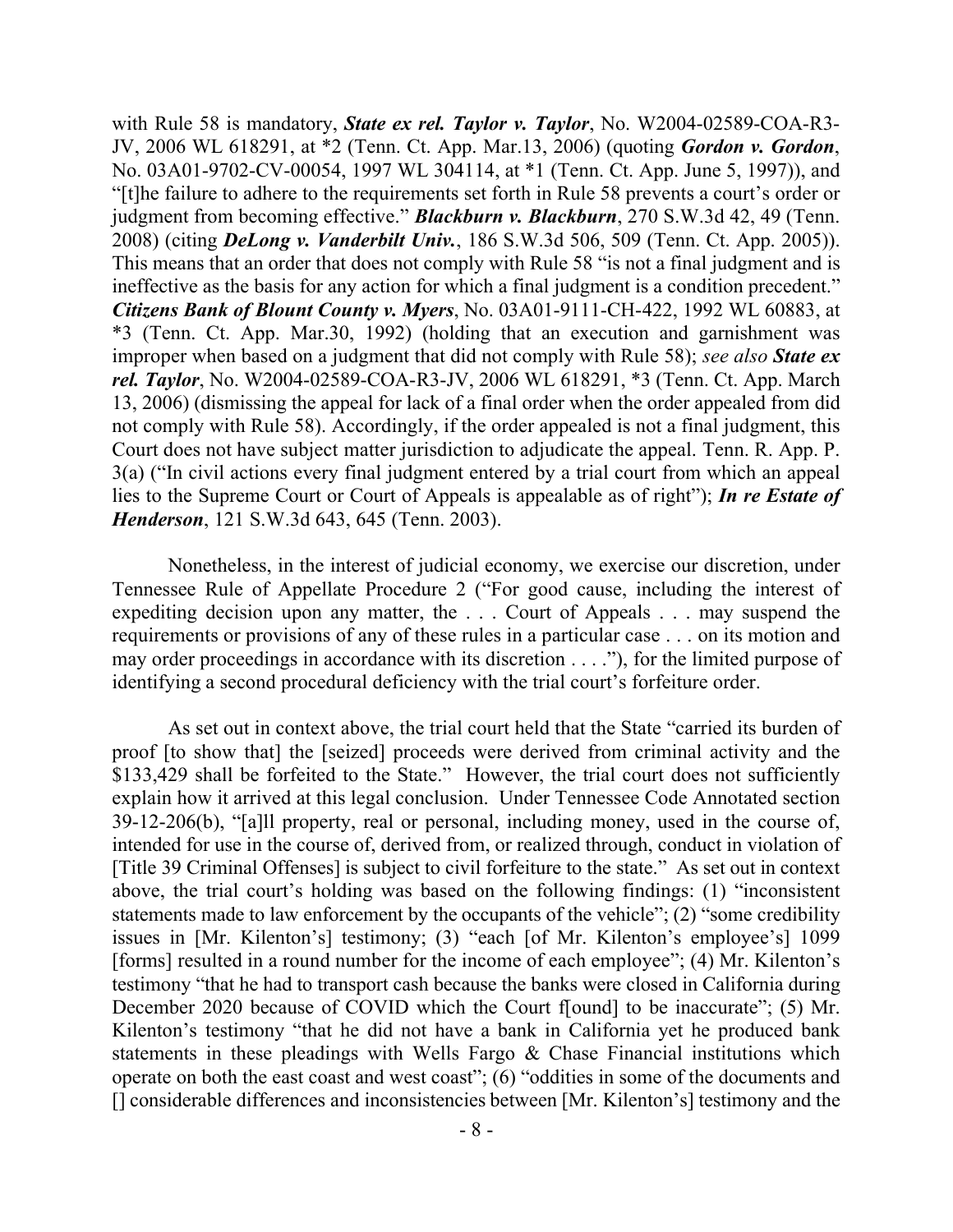documents introduced into evidence"; (7) Mr. Kilenton's inability to "point to a bank statement where a withdrawal of cash to accumulate the large amount of cash seized by the State can be traced"; (8) Mr. Kilenton's "changed" testimony "that the seized money never went into a bank account and a portion of his income was cash and not on his income tax return"; and (9) the "Court['s] conclu[sion] that Mr. Kilenton [was] not a credible witness." From our review, nothing in the foregoing list involves criminal activity on the part of Mr. Kilenton so as to justify forfeiture of the currency under Tennessee Code Annotated section 39-12-206(b). At least, the trial court has not linked any of the foregoing findings to such criminal activity. Furthermore, it appears that the trial court placed the primary burden of proof on Mr. Kilenton as the trial court does not list or discuss any specific evidence presented by the State in furtherance of its forfeiture petition, other than noting the following: "It appears to the Court that \$133,429 was seized after being found in a vehicle after a traffic stop. The money was found wrapped and boxed in the vehicle along with illegal drugs." While the State may certainly prove its case by circumstantial evidence, $<sup>1</sup>$ </sup> what is missing from the trial court's order is a link connecting the facts to any criminal activity, on Mr. Kilenton's part, that was the source of the seized funds. Tennessee Rule of Civil Procedure 52.01 requires that, "[i]n all actions tried upon the facts without a jury, the court **shall find the facts specially** and shall state separately its conclusions of law and direct the entry of the appropriate judgment" (emphasis added). Under Rule 52.01, a trial court's order should indicate why and how it reached a decision and which factual findings led the court to rule as it did. *Pandey v. Shrivastava*, No. W2012-00059-COA-R3-CV, 2013 WL 657799, at \*4 (Tenn. Ct. App. Feb. 22, 2013). If we cannot determine from the trial court's written order what legal standard it applied or what reasoning it employed, then the trial court has not complied with Rule 52.01. *See Ray v. Ray*, No. M2013-01828- COA-R3-CV, 2014 WL 5481122, at \*16 (Tenn. Ct. App. Oct. 28, 2014). The reviewing court must be able to ascertain "the steps by which the trial court reached its ultimate conclusion on each factual issue." *Lovlace v. Copley*, 418 S.W.3d 1, 35 (Tenn. 2013) (quoting 9C CHARLES ALAN WRIGHT & ARTHUR R. MILLER, FEDERAL PRACTICE AND PROCEDURE § 2579, at 328 (3d ed. 2005)). "Without such findings and conclusions, this Court is left to wonder on what basis the trial court reached its ultimate decision." *In re M.E.W.*, No. M2003-01739-COA-R3-PT, 2004 WL 865840, at \*19 (Tenn. Ct. App. Apr. 21, 2004). That is precisely the scenario we face in this case. In the absence of any finding specifying how the seized currency was "used in the course of,

 $\overline{a}$ 

 $<sup>1</sup>$  Litigants may prove any material fact by direct or circumstantial evidence or a combination of</sup> both direct and circumstantial evidence. *Browder v. Pettigrew*, 541 S.W.2d 402, 405 (Tenn. 1976); *Law v. Louisville & Nashville R.R.*, 170 S.W.2d 360, 363 (Tenn. 1943) (Chambliss, J., concurring); *Hollingsworth v. Queen Carpet, Inc.*, 827 S.W.2d 306, 309 (Tenn. Ct. App.1991). Accordingly, in civil cases, litigants may carry their burden of proof using either direct or circumstantial evidence. *Bryan v. Aetna Life Ins. Co.*, 130 S.W.2d 85, 88 (Tenn. 1939); *Brown v. Daly*, 83 S.W.3d 153, 160 (Tenn. Ct. App. 2001); *Aetna Cas. & Sur. Co. v. Parton*, 609 S.W.2d 518, 520 (Tenn. Ct. App. 1980). In fact, litigants may prove their claim or defense entirely with circumstantial evidence because there are situations in which circumstantial evidence may be more convincing than direct evidence. *Estate of Brock ex rel. Yadon v. Rist*, 63 S.W.3d 729, 731 (Tenn. Ct. App. 2001).